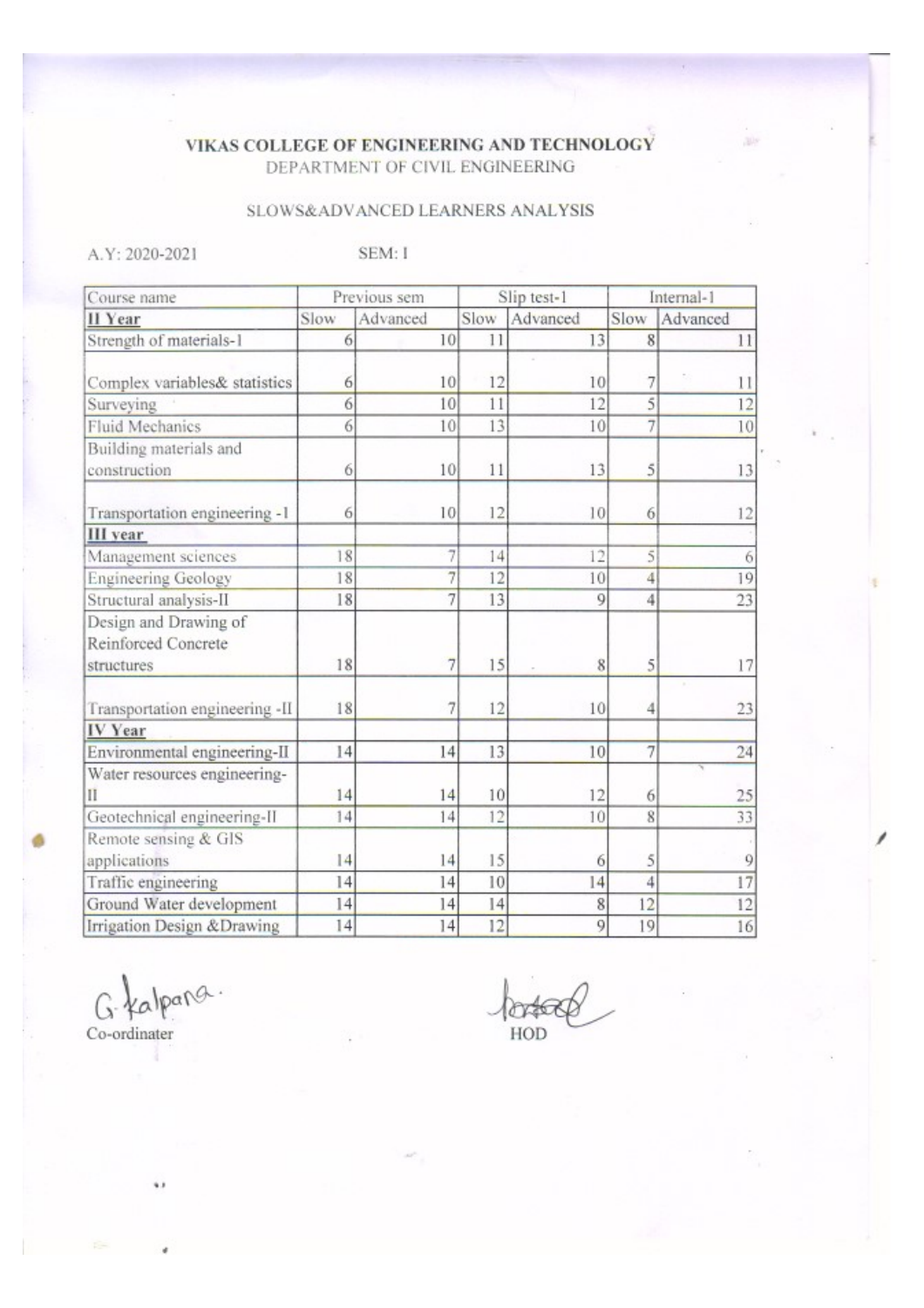# **VIKAS COLLEGE OF ENGINEERING & TECHNOLOGY DEPARTMENT OF CIVIL ENGINEERING**

| <u>RESULT ANALASIS: SLOW &amp; ADVANCED LEARNERS LEARNERS</u> |  |  |
|---------------------------------------------------------------|--|--|
|                                                               |  |  |

| Academic Year:2020-2021<br>Semester: III-II |                |                                          |                      |                                |
|---------------------------------------------|----------------|------------------------------------------|----------------------|--------------------------------|
|                                             | Course: B.TECH |                                          | <b>Branch: CIVIL</b> |                                |
| Section: A                                  |                |                                          |                      | Exam type: <b>SEMESTER END</b> |
|                                             |                | <b>SUB: GEOTECHNICAL ENGINEERING-II</b>  |                      |                                |
| S.no                                        |                | <b>Roll number Student name</b>          | <b>SEM</b>           | <b>Learner Type</b>            |
| $\mathbf{1}$                                |                | 17NQ1A0101 AVULA SAI SREEJA              | $\mathbf{0}$         | <b>ADVANCED</b>                |
| $\overline{2}$                              |                | 17NQ1A0102 ANDUGULA MALLIKARJUNA RAO     | 2                    | <b>AVERAGE</b>                 |
| 3                                           | 17NQ1A0103     | <b>BANDI KUMAR</b>                       | 3                    | SLOW                           |
| $\overline{4}$                              | 17NQ1A0105     | CHILUMURI RAJU                           | $\mathbf{1}$         | <b>AVERAGE</b>                 |
| 5                                           | 17NQ1A0106     | EKULA MAHESH ANAND                       | $\mathbf{1}$         | <b>AVERAGE</b>                 |
| 6                                           | 17NQ1A0107     | <b>ELIPI MOUNIKA</b>                     | $\boldsymbol{0}$     | <b>ADVANCED</b>                |
| 7                                           | 17NQ1A0108     | <b>GANTA BHARGAVA NAYUDU</b>             | $\boldsymbol{0}$     | <b>ADVANCED</b>                |
| 8                                           | 17NQ1A0109     | <b>GARIKIPATI LAVANYA</b>                | 1                    | AVERAGE                        |
| 9                                           | 17NQ1A0111     | JANNU MOHANA KRISHNA                     | 1                    | <b>AVERAGE</b>                 |
| 10                                          | 17NQ1A0112     | <b>BANDI JHANSI PRIYA</b>                | 3                    | <b>SLOW</b>                    |
| 11                                          | 17NQ1A0117     | <b>KARNAM KIRANKUMAR</b>                 | 5                    | <b>SLOW</b>                    |
| 12                                          | 17NQ1A0118     | KODAVATI BUJJI BABU                      | $\overline{4}$       | <b>SLOW</b>                    |
| 13                                          | 17NQ1A0119     | <b>KONDETI NAVEEN</b>                    | 2                    | <b>AVERAGE</b>                 |
| 14                                          |                | 17NQ1A0120 LANKA NAVEEN                  | 3                    | <b>SLOW</b>                    |
| 15                                          | 17NQ1A0121     | MATHE VENKATA SAI KOUSHIK                | $\overline{2}$       | AVERAGE                        |
| 16                                          | 17NQ1A0122     | <b>MATLA RUTHUSHREE</b>                  | 1                    | <b>AVERAGE</b>                 |
| 17                                          | 17NQ1A0125     | MUDUDUDLA RAM CHARAN                     | 3                    | <b>SLOW</b>                    |
| 18                                          | 17NQ1A0126     | <b>MUKIRI RAMPRASAD</b>                  | 3                    | <b>SLOW</b>                    |
| 19                                          | 17NQ1A0127     | NAIDU SUVARNA RAJU                       | 3                    | <b>SLOW</b>                    |
| 20                                          | 17NQ1A0128     | <b>NAKKA SAIKUMAR</b>                    | $\overline{4}$       | <b>SLOW</b>                    |
| 21                                          | 17NQ1A0129     | NANNEPAMULA PAVANKUMAR                   | 3                    | <b>SLOW</b>                    |
| 22                                          | 17NQ1A0130     | PALAPARTHI YOHAN                         | 1                    | <b>AVERAGE</b>                 |
| 23                                          | 17NQ1A0131     | PALEPOGU JOHNJOSEPH                      | $\mathfrak{2}$       | AVERAGE                        |
| 24                                          | 17NQ1A0132     | PULAPAKA CHANDU                          | 2                    | <b>AVERAGE</b>                 |
| 25                                          | 17NQ1A0133     | <b>REDDYBOINA SUMANTH</b>                | $\overline{2}$       | <b>AVERAGE</b>                 |
| 26                                          | 17NQ1A0134     | <b>SAMAN BHAVANI</b>                     | $\mathbf{1}$         | <b>AVERAGE</b>                 |
| 27                                          |                | 17NQ1A0136 SRIPURAM KALYANA CHAKRAVARTHY | $\mathfrak{D}$       | AVERAGE                        |
| 28                                          | 17NQ1A0137     | TAMMINENI ROJA                           | $\Omega$             | <b>ADVANCED</b>                |
| 29                                          | 17NQ1A0138     | TENETI NAVAMANI                          | $\overline{0}$       | <b>ADVANCED</b>                |
| 30                                          | 17NQ1A0139     | TUNGALA SRI SRUJAN                       | $\overline{0}$       | ADVANCED                       |
| 31                                          | 17NQ1A0140     | VALLABHU SAI GANESH                      | $\mathbf{0}$         | <b>ADVANCED</b>                |
| 32                                          | 17NQ1A0141     | YARAMALA SAI                             | $\overline{2}$       | AVERAGE                        |
| 33                                          | 17NQ1A0142     | BELLAMKONDA SIVA NAGARAJU                | $\mathbf{1}$         | AVERAGE                        |
| 34                                          | 18NQ5A0101     | ANNABATTULA NAVEEN KUMAR                 | 2                    | AVERAGE                        |
| 35                                          | 18NQ5A0102     | DARAPUREDDI BHAGYASURESH                 | 3                    | <b>SLOW</b>                    |
| 36                                          | 18NQ5A0103     | DASI DIVYA                               | $\overline{0}$       | <b>ADVANCED</b>                |
| 37                                          | 18NQ5A0104     | DOKKU SATISH BABU                        | $\mathbf{0}$         | ADVANCED                       |
| 38                                          | 18NQ5A0105     | <b>EDE RAVINDRA</b>                      | $\overline{0}$       | <b>ADVANCED</b>                |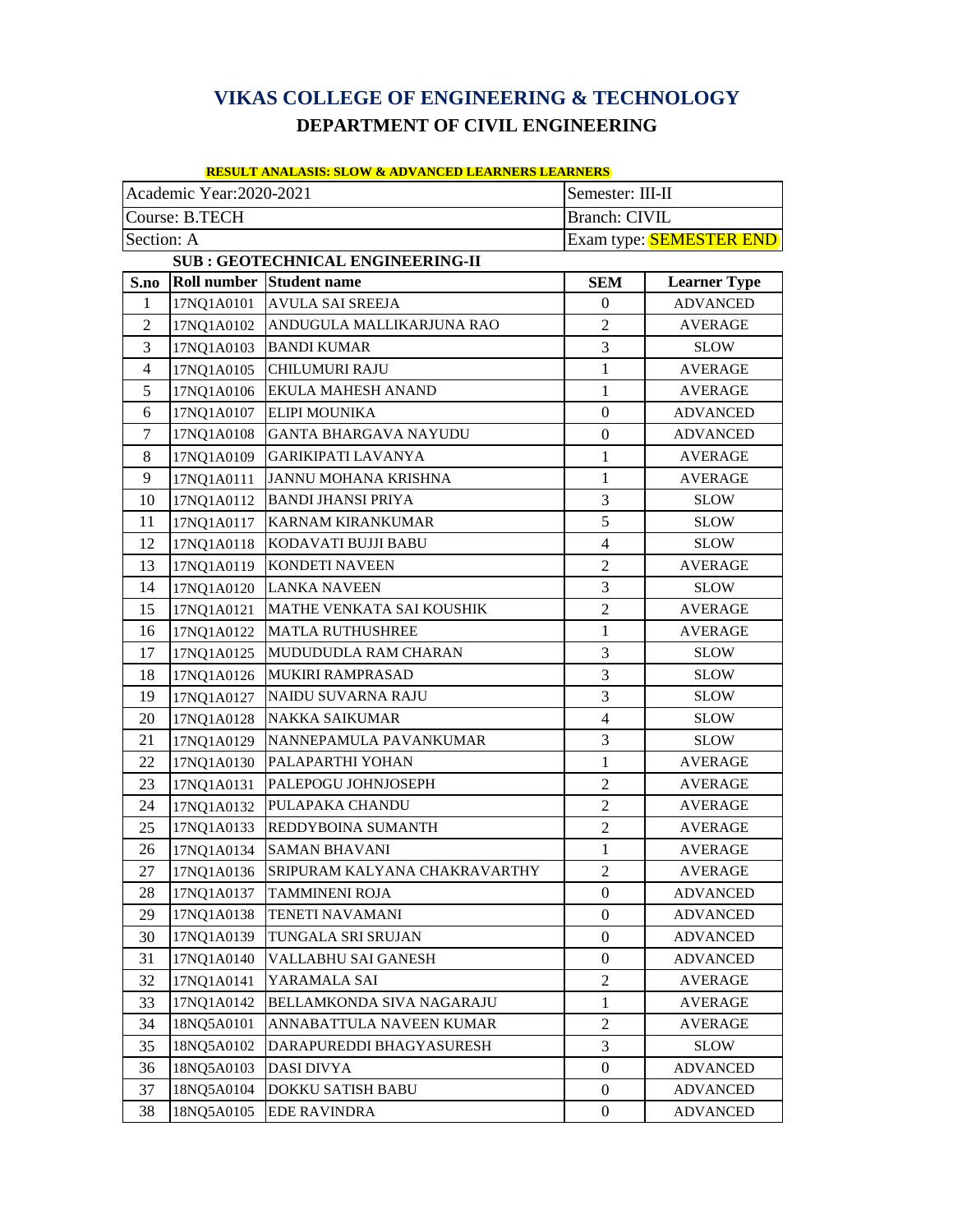| 39 | 18NO5A0106 | <b>GUDIPUDI RAMAIAH</b>      | $\theta$       | <b>ADVANCED</b> |
|----|------------|------------------------------|----------------|-----------------|
| 40 | 18NQ5A0107 | KANAPALA JYOTHSNA PRIYA      | 3              | <b>SLOW</b>     |
| 41 | 18NQ5A0108 | KANCHARLA SIVA JYOTHI        | $\theta$       | <b>ADVANCED</b> |
| 42 | 18NO5A0109 | PEDDIREDDY SASIKUMAR REDDY   | 3              | <b>SLOW</b>     |
| 43 | 18NQ5A0111 | PULIVARTHI RAVI TEJA         |                | <b>AVERAGE</b>  |
| 44 | 18NQ5A0112 | RANGA PRAVALLIKA             | $\theta$       | <b>ADVANCED</b> |
| 45 | 18NQ5A0113 | <b>SHAIK KARISHMA NAFEEZ</b> | 6              | <b>SLOW</b>     |
| 46 | 18NQ5A0114 | <b>TADEPU LAVANYA</b>        | $\overline{c}$ | <b>AVERAGE</b>  |
| 47 | 18NQ5A0115 | <b>THAMMU PADMAJA</b>        | $\theta$       | <b>ADVANCED</b> |
| 48 | 18NQ5A0116 | VANGALA AJAY                 |                | <b>AVERAGE</b>  |

Slow Learner = : Backlogs More than 3 subjects

Average Learner: 1,2 backlogs

Advanced Learner: 0 backlogs

#### **SLOW LEARNERS= 14 MEMBERS**

| S.no | Roll number | <b>Student name</b>          | <b>SEM</b>     | <b>Learner Type</b> |
|------|-------------|------------------------------|----------------|---------------------|
| 1    | 17NQ1A0103  | <b>BANDI KUMAR</b>           | 3              | <b>SLOW</b>         |
| 2    | 17NQ1A0112  | <b>BANDI JHANSI PRIYA</b>    | 3              | <b>SLOW</b>         |
| 3    | 17NQ1A0117  | <b>KARNAM KIRANKUMAR</b>     | 5              | <b>SLOW</b>         |
| 4    | 17NQ1A0118  | KODAVATI BUJJI BABU          | 4              | <b>SLOW</b>         |
| 5    | 17NQ1A0120  | <b>LANKA NAVEEN</b>          | 3              | <b>SLOW</b>         |
| 6    | 17NQ1A0125  | MUDUDUDLA RAM CHARAN         | 3              | <b>SLOW</b>         |
| 7    | 17NQ1A0126  | <b>MUKIRI RAMPRASAD</b>      | 3              | <b>SLOW</b>         |
| 8    | 17NQ1A0127  | NAIDU SUVARNA RAJU           | 3              | <b>SLOW</b>         |
| 9    | 17NQ1A0128  | <b>NAKKA SAIKUMAR</b>        | $\overline{4}$ | <b>SLOW</b>         |
| 10   | 17NQ1A0129  | NANNEPAMULA PAVANKUMAR       | 3              | <b>SLOW</b>         |
| 11   | 18NQ5A0102  | DARAPUREDDI BHAGYASURESH     | 3              | <b>SLOW</b>         |
| 12   | 18NQ5A0107  | KANAPALA JYOTHSNA PRIYA      | 3              | <b>SLOW</b>         |
| 13   | 18NQ5A0109  | PEDDIREDDY SASIKUMAR REDDY   | 3              | <b>SLOW</b>         |
| 14   | 18NO5A0113  | <b>SHAIK KARISHMA NAFEEZ</b> | 6              | <b>SLOW</b>         |

#### **ADVANCED LEARNERS LEARNERS= 14 MEMBERS**

| S.no           |            | <b>Roll number Student name</b> | <b>SEM</b> | <b>Learner Type</b> |
|----------------|------------|---------------------------------|------------|---------------------|
|                | 17NQ1A0101 | <b>AVULA SAI SREEJA</b>         | $\Omega$   | <b>ADVANCED</b>     |
| $\mathfrak{D}$ | 17NQ1A0107 | <b>ELIPI MOUNIKA</b>            | $\Omega$   | <b>ADVANCED</b>     |
| 3              | 17NQ1A0108 | IGANTA BHARGAVA NAYUDU          | $\Omega$   | <b>ADVANCED</b>     |
| 4              | 17NQ1A0137 | <b>TAMMINENI ROJA</b>           | $\Omega$   | <b>ADVANCED</b>     |
| 5              | 17NQ1A0138 | <b>TENETI NAVAMANI</b>          | $\Omega$   | <b>ADVANCED</b>     |
| 6              | 17NQ1A0139 | TUNGALA SRI SRUJAN              | $\Omega$   | <b>ADVANCED</b>     |
| 7              | 17NQ1A0140 | VALLABHU SAI GANESH             | $\Omega$   | <b>ADVANCED</b>     |
| 8              | 18NQ5A0103 | <b>DASI DIVYA</b>               | $\Omega$   | <b>ADVANCED</b>     |
| 9              | 18NQ5A0104 | <b>DOKKU SATISH BABU</b>        | $\Omega$   | <b>ADVANCED</b>     |
| 10             | 18NQ5A0105 | <b>EDE RAVINDRA</b>             | $\Omega$   | <b>ADVANCED</b>     |
| 11             | 18NQ5A0106 | <b>GUDIPUDI RAMAIAH</b>         | $\Omega$   | <b>ADVANCED</b>     |
| 12             | 18NQ5A0108 | KANCHARLA SIVA JYOTHI           | $\Omega$   | <b>ADVANCED</b>     |
| 13             | 18NQ5A0112 | RANGA PRAVALLIKA                | $\Omega$   | <b>ADVANCED</b>     |
| 14             | 18NQ5A0115 | THAMMU PADMAJA                  | $\Omega$   | <b>ADVANCED</b>     |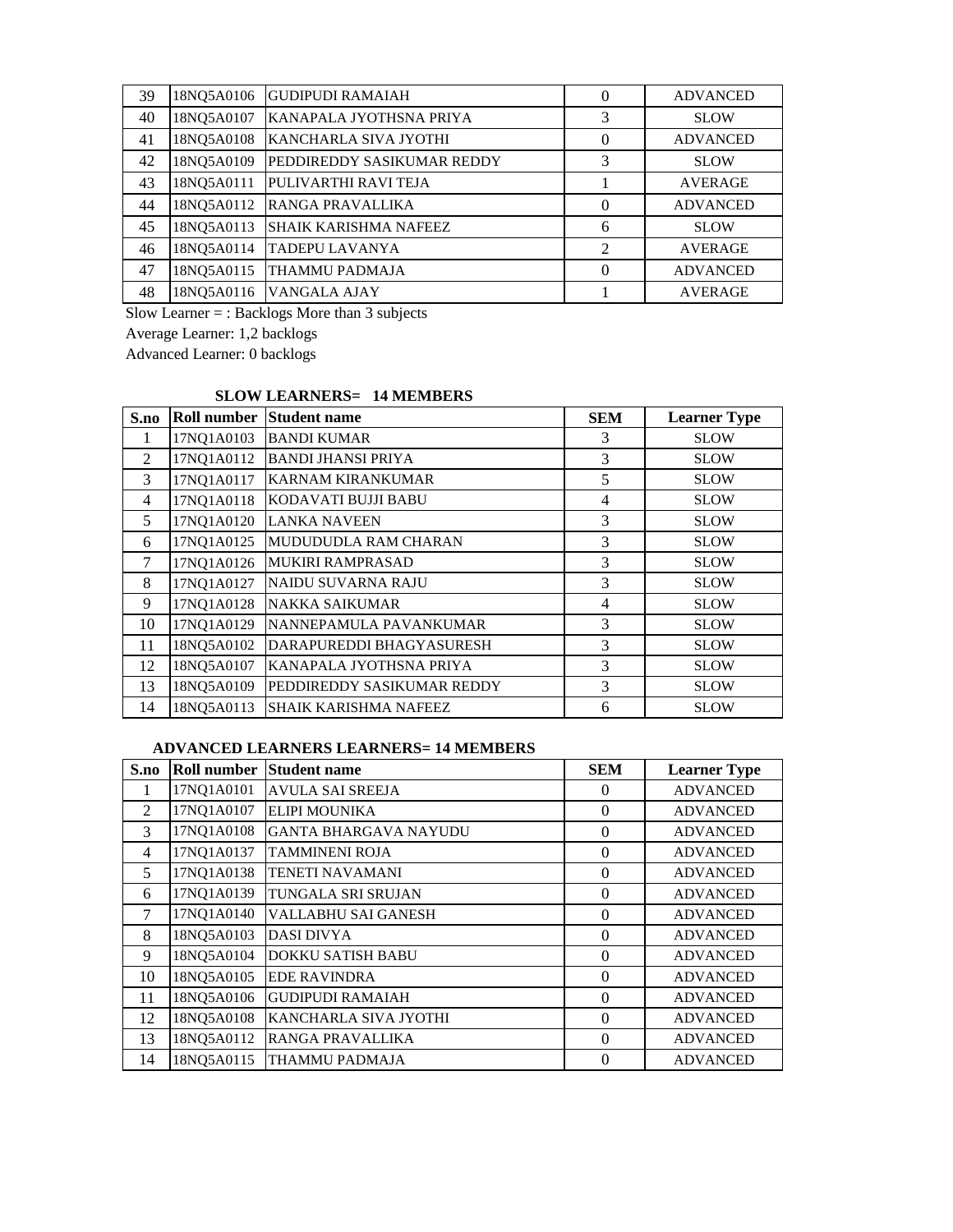# **VIKAS COLLEGE OF ENGINEERING & TECHNOLOGY DEPARTMENT OF CIVIL ENGINEERING**

#### **RESULT ANALASIS: SLOW & ADVANCED LEARNERS**

| Academic Year:2020-2021<br>Semester: IV-I |                    |                                  |                      |                               |
|-------------------------------------------|--------------------|----------------------------------|----------------------|-------------------------------|
|                                           | Course: B.TECH     |                                  | <b>Branch: CIVIL</b> |                               |
| Section: A                                |                    |                                  |                      | Exam type: <b>SLIP TEST-I</b> |
|                                           |                    | SUB: GEOTECHNICAL ENGINEERING-II |                      | Max.Marks: 15                 |
| S.no                                      | <b>Roll number</b> | <b>Student name</b>              | <b>Marks</b>         | <b>Learner Type</b>           |
| 1                                         | 17NQ1A0101         | <b>AVULA SAI SREEJA</b>          | 15                   | <b>ADVANCED</b>               |
| $\overline{2}$                            | 17NQ1A0102         | ANDUGULA MALLIKARJUNA RAO        | 12                   | <b>AVERAGE</b>                |
| 3                                         | 17NQ1A0103         | <b>BANDI KUMAR</b>               | 13                   | <b>AVERAGE</b>                |
| 4                                         | 17NQ1A0105         | <b>CHILUMURI RAJU</b>            | 15                   | <b>ADVANCED</b>               |
| 5                                         | 17NQ1A0106         | EKULA MAHESH ANAND               | 12                   | <b>AVERAGE</b>                |
| 6                                         | 17NQ1A0107         | ELIPI MOUNIKA                    | 15                   | <b>ADVANCED</b>               |
| $\tau$                                    | 17NQ1A0108         | <b>GANTA BHARGAVA NAYUDU</b>     | 10                   | <b>SLOW</b>                   |
| 8                                         | 17NQ1A0109         | GARIKIPATI LAVANYA               | 15                   | <b>ADVANCED</b>               |
| 9                                         | 17NQ1A0111         | JANNU MOHANA KRISHNA             | 13                   | <b>AVERAGE</b>                |
| 10                                        | 17NQ1A0112         | <b>BANDI JHANSI PRIYA</b>        | 13                   | <b>AVERAGE</b>                |
| 11                                        | 17NQ1A0117         | <b>KARNAM KIRANKUMAR</b>         | $\overline{7}$       | <b>SLOW</b>                   |
| 12                                        | 17NQ1A0118         | KODAVATI BUJJI BABU              | 14                   | <b>ADVANCED</b>               |
| 13                                        | 17NQ1A0119         | <b>KONDETI NAVEEN</b>            | 11                   | <b>AVERAGE</b>                |
| 14                                        | 17NQ1A0120         | <b>LANKA NAVEEN</b>              | 12                   | <b>AVERAGE</b>                |
| 15                                        | 17NQ1A0121         | MATHE VENKATA SAI KOUSHIK        | 12                   | <b>AVERAGE</b>                |
| 16                                        | 17NQ1A0122         | <b>MATLA RUTHUSHREE</b>          | 14                   | <b>ADVANCED</b>               |
| 17                                        | 17NQ1A0125         | MUDUDUDLA RAM CHARAN             | 13                   | <b>AVERAGE</b>                |
| 18                                        | 17NQ1A0126         | MUKIRI RAMPRASAD                 | 11                   | <b>AVERAGE</b>                |
| 19                                        | 17NQ1A0127         | NAIDU SUVARNA RAJU               | 12                   | <b>AVERAGE</b>                |
| 20                                        | 17NQ1A0128         | <b>NAKKA SAIKUMAR</b>            | 9                    | <b>SLOW</b>                   |
| 21                                        | 17NQ1A0129         | NANNEPAMULA PAVANKUMAR           | 12                   | <b>AVERAGE</b>                |
| 22                                        | 17NQ1A0130         | PALAPARTHI YOHAN                 | 10                   | <b>SLOW</b>                   |
| 23                                        | 17NQ1A0131         | PALEPOGU JOHNJOSEPH              | 12                   | <b>AVERAGE</b>                |
| 24                                        | 17NQ1A0132         | PULAPAKA CHANDU                  | 14                   | <b>ADVANCED</b>               |
| 25                                        | 17NQ1A0133         | REDDYBOINA SUMANTH               | 12                   | <b>AVERAGE</b>                |
| 26                                        | 17NQ1A0134         | <b>SAMAN BHAVANI</b>             | 15                   | <b>ADVANCED</b>               |
| 27                                        | 17NQ1A0136         | SRIPURAM KALYANA CHAKRAVARTHY    | 11                   | <b>AVERAGE</b>                |
| 28                                        | 17NQ1A0137         | TAMMINENI ROJA                   | 15                   | <b>ADVANCED</b>               |
| 29                                        | 17NQ1A0138         | TENETI NAVAMANI                  | 15                   | <b>ADVANCED</b>               |
| 30                                        | 17NQ1A0139         | TUNGALA SRI SRUJAN               | 10                   | <b>SLOW</b>                   |
| 31                                        | 17NQ1A0140         | VALLABHU SAI GANESH              | 10                   | <b>SLOW</b>                   |
| 32                                        | 17NQ1A0141         | YARAMALA SAI                     | 8                    | <b>SLOW</b>                   |
| 33                                        | 17NQ1A0142         | BELLAMKONDA SIVA NAGARAJU        | 11                   | <b>AVERAGE</b>                |
| 34                                        | 18NQ5A0101         | ANNABATTULA NAVEEN KUMAR         | 11                   | <b>AVERAGE</b>                |
| 35                                        | 18NQ5A0102         | DARAPUREDDI BHAGYASURESH         | 10                   | <b>SLOW</b>                   |
| 36                                        | 18NQ5A0103         | DASI DIVYA                       | 15                   | <b>ADVANCED</b>               |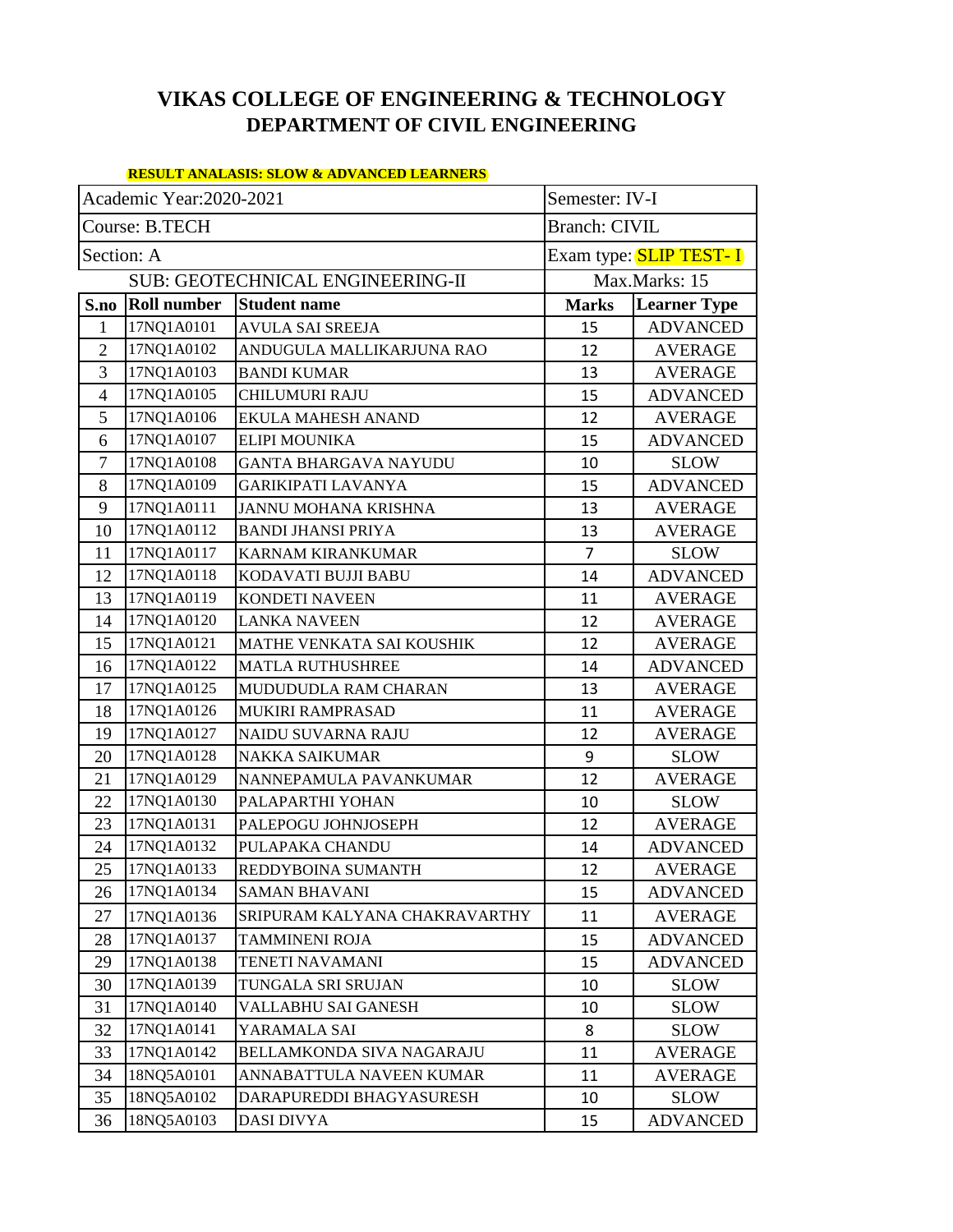| 37 | 18NQ5A0104 | <b>DOKKU SATISH BABU</b>     | 10 | <b>SLOW</b>     |
|----|------------|------------------------------|----|-----------------|
| 38 | 18NQ5A0105 | <b>EDE RAVINDRA</b>          | 15 | <b>ADVANCED</b> |
| 39 | 18NQ5A0106 | <b>GUDIPUDI RAMAIAH</b>      | 12 | <b>AVERAGE</b>  |
| 40 | 18NQ5A0107 | KANAPALA JYOTHSNA PRIYA      | 12 | <b>AVERAGE</b>  |
| 41 | 18NQ5A0108 | KANCHARLA SIVA JYOTHI        | 15 | <b>ADVANCED</b> |
| 42 | 18NQ5A0109 | PEDDIREDDY SASIKUMAR REDDY   | 12 | <b>AVERAGE</b>  |
| 43 | 18NQ5A0111 | PULIVARTHI RAVI TEJA         | 12 | <b>AVERAGE</b>  |
| 44 | 18NQ5A0112 | <b>RANGA PRAVALLIKA</b>      | 13 | <b>AVERAGE</b>  |
| 45 | 18NQ5A0113 | <b>SHAIK KARISHMA NAFEEZ</b> | 12 | <b>AVERAGE</b>  |
| 46 | 18NQ5A0114 | TADEPU LAVANYA               | 12 | <b>AVERAGE</b>  |
| 47 | 18NQ5A0115 | THAMMU PADMAJA               | 13 | <b>AVERAGE</b>  |
| 48 | 18NQ5A0116 | VANGALA AJAY                 | 10 | <b>SLOW</b>     |

Slow Learners < 70% of Marks

Average Learner: :70-85% =11 to 13 Marks

ADVANCED Learner: > 85% :14 to 15 Marks

#### SLOW LEARNERS= 10 MEMBERS

| S.no | <b>Roll number</b> | <b>Student name</b>          | <b>Marks</b> | <b>Learner Type</b> |
|------|--------------------|------------------------------|--------------|---------------------|
|      | 17NQ1A0108         | <b>GANTA BHARGAVA NAYUDU</b> | 10           | <b>SLOW</b>         |
| 2    | 17NQ1A0117         | <b>KARNAM KIRANKUMAR</b>     | 7            | <b>SLOW</b>         |
| 3    | 17NQ1A0128         | <b>NAKKA SAIKUMAR</b>        | 9            | <b>SLOW</b>         |
| 4    | 17NQ1A0130         | PALAPARTHI YOHAN             | 10           | <b>SLOW</b>         |
| 5    | 17NQ1A0139         | TUNGALA SRI SRUJAN           | 10           | <b>SLOW</b>         |
| 6    | 17NQ1A0140         | VALLABHU SAI GANESH          | 10           | <b>SLOW</b>         |
| 7    | 17NQ1A0141         | YARAMALA SAI                 | 8            | <b>SLOW</b>         |
| 8    | 18NQ5A0102         | DARAPUREDDI BHAGYASURESH     | 10           | <b>SLOW</b>         |
| 9    | 18NQ5A0104         | <b>DOKKU SATISH BABU</b>     | 10           | <b>SLOW</b>         |
| 10   | 18NQ5A0116         | VANGALA AJAY                 | 10           | <b>SLOW</b>         |

#### ADVANCED LEARNERS= 13 MEMBERS

| S.no         | <b>Roll number</b> | <b>Student name</b>       | <b>Marks</b> | <b>Learner Type</b> |
|--------------|--------------------|---------------------------|--------------|---------------------|
| $\mathbf{1}$ | 17NQ1A0101         | <b>AVULA SAI SREEJA</b>   | 15           | <b>ADVANCED</b>     |
| 2            | 17NQ1A0105         | <b>CHILUMURI RAJU</b>     | 15           | <b>ADVANCED</b>     |
| 3            | 17NQ1A0107         | <b>ELIPI MOUNIKA</b>      | 15           | <b>ADVANCED</b>     |
| 4            | 17NQ1A0109         | <b>GARIKIPATI LAVANYA</b> | 15           | <b>ADVANCED</b>     |
| 5            | 17NQ1A0118         | KODAVATI BUJJI BABU       | 14           | <b>ADVANCED</b>     |
| 6            | 17NQ1A0122         | <b>MATLA RUTHUSHREE</b>   | 14           | <b>ADVANCED</b>     |
| 7            | 17NQ1A0132         | PULAPAKA CHANDU           | 14           | <b>ADVANCED</b>     |
| 8            | 17NQ1A0134         | <b>SAMAN BHAVANI</b>      | 15           | <b>ADVANCED</b>     |
| 9            | 17NQ1A0137         | <b>TAMMINENI ROJA</b>     | 15           | <b>ADVANCED</b>     |
| 10           | 17NQ1A0138         | <b>TENETI NAVAMANI</b>    | 15           | <b>ADVANCED</b>     |
| 11           | 18NQ5A0103         | <b>DASI DIVYA</b>         | 15           | <b>ADVANCED</b>     |
| 12           | 18NQ5A0105         | <b>EDE RAVINDRA</b>       | 15           | <b>ADVANCED</b>     |
| 13           | 18NQ5A0108         | KANCHARLA SIVA JYOTHI     | 15           | <b>ADVANCED</b>     |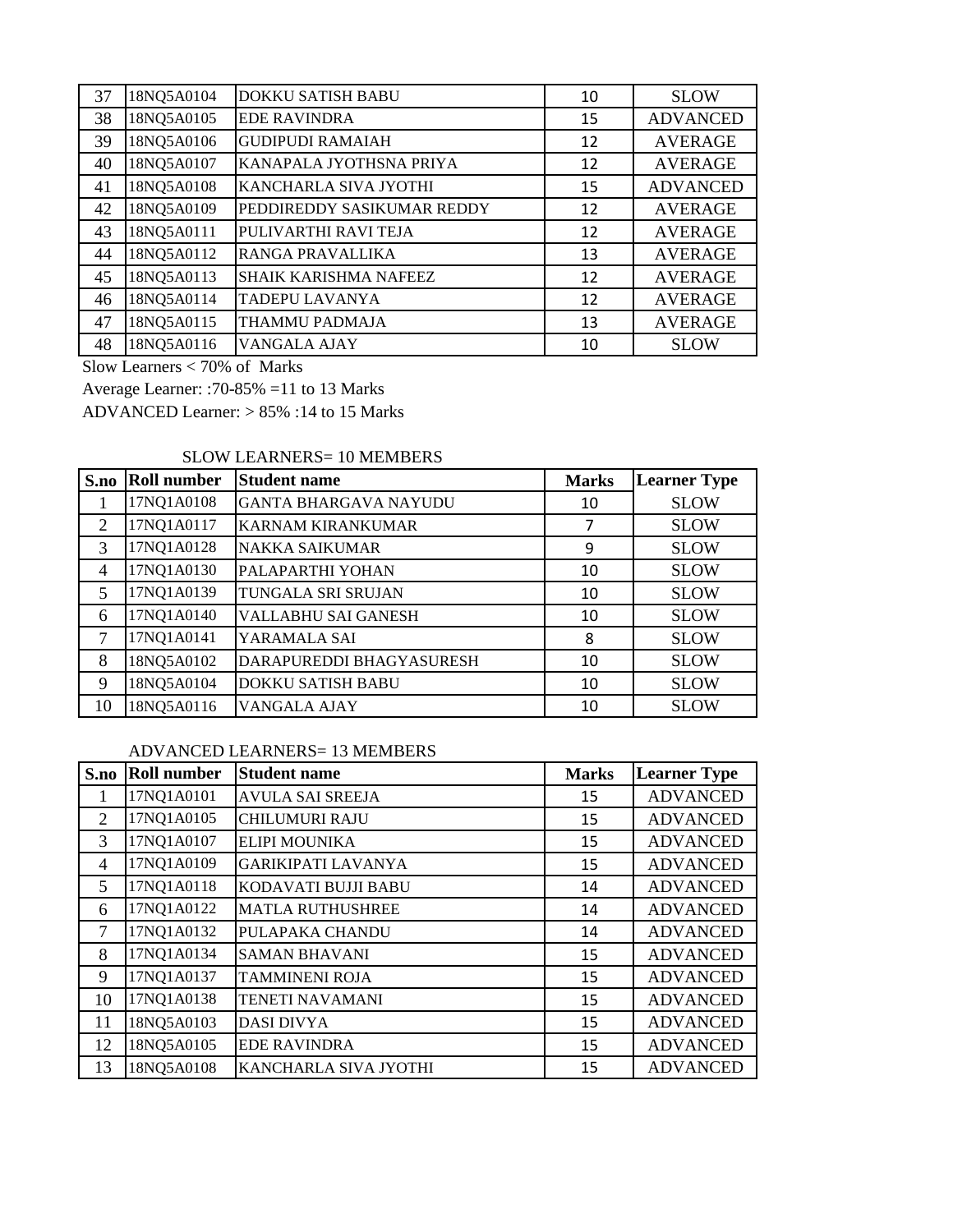### **VIKAS COLLEGE OF ENGINEERING & TECHNOLOGY DEPARTMENT OF CIVIL ENGINEERING**

### **RESULT ANALASIS: SLOW & ADVANCED LEARNERS**

| Academic Year: 2020-2021<br>Semester: IV-I |                    |                                  |                      |                                     |
|--------------------------------------------|--------------------|----------------------------------|----------------------|-------------------------------------|
|                                            | Course: B.TECH     |                                  | <b>Branch: CIVIL</b> |                                     |
| Section: A                                 |                    |                                  |                      | Exam type: <mark>INTERNAL- I</mark> |
|                                            |                    | SUB: GEOTECHNICAL ENGINEERING-II |                      | Max.Marks: 15                       |
| S.No                                       | <b>Roll number</b> | <b>Student Name</b>              |                      | <b>MID-1 Learner Type</b>           |
| 1                                          | 17NQ1A0101         | <b>AVULA SAI SREEJA</b>          | 15                   | <b>ADVANCED</b>                     |
| $\overline{2}$                             | 17NQ1A0102         | ANDUGULA MALLIKARJUNA RAO        | 12                   | <b>ADVANCED</b>                     |
| 3                                          | 17NQ1A0103         | <b>BANDI KUMAR</b>               | 13                   | <b>ADVANCED</b>                     |
| $\overline{4}$                             | 17NQ1A0105         | <b>CHILUMURI RAJU</b>            | 15                   | <b>ADVANCED</b>                     |
| 5                                          | 17NQ1A0106         | EKULA MAHESH ANAND               | 12                   | <b>ADVANCED</b>                     |
| 6                                          | 17NQ1A0107         | <b>ELIPI MOUNIKA</b>             | 15                   | <b>ADVANCED</b>                     |
| 7                                          | 17NQ1A0108         | GANTA BHARGAVA NAYUDU            | 10                   | <b>SLOW</b>                         |
| 8                                          | 17NQ1A0109         | <b>GARIKIPATI LAVANYA</b>        | 15                   | <b>ADVANCED</b>                     |
| 9                                          | 17NQ1A0111         | JANNU MOHANA KRISHNA             | 13                   | <b>ADVANCED</b>                     |
| 10                                         | 17NQ1A0112         | <b>BANDI JHANSI PRIYA</b>        | 13                   | <b>ADVANCED</b>                     |
| 11                                         | 17NQ1A0117         | <b>KARNAM KIRANKUMAR</b>         | $\overline{7}$       | <b>SLOW</b>                         |
| 12                                         | 17NQ1A0118         | KODAVATI BUJJI BABU              | 14                   | <b>ADVANCED</b>                     |
| 13                                         | 17NQ1A0119         | <b>KONDETI NAVEEN</b>            | 11                   | <b>AVERAGE</b>                      |
| 14                                         | 17NQ1A0120         | <b>LANKA NAVEEN</b>              | 12                   | <b>ADVANCED</b>                     |
| 15                                         | 17NQ1A0121         | MATHE VENKATA SAI KOUSHIK        | 12                   | <b>ADVANCED</b>                     |
| 16                                         | 17NQ1A0122         | <b>MATLA RUTHUSHREE</b>          | 14                   | <b>ADVANCED</b>                     |
| 17                                         | 17NQ1A0125         | MUDUDUDLA RAM CHARAN             | 13                   | <b>ADVANCED</b>                     |
| 18                                         | 17NQ1A0126         | MUKIRI RAMPRASAD                 | 11                   | <b>AVERAGE</b>                      |
| 19                                         | 17NQ1A0127         | NAIDU SUVARNA RAJU               | 12                   | <b>ADVANCED</b>                     |
| 20                                         | 17NQ1A0128         | <b>NAKKA SAIKUMAR</b>            | 9                    | <b>SLOW</b>                         |
| 21                                         | 17NQ1A0129         | NANNEPAMULA PAVANKUMAR           | 12                   | <b>ADVANCED</b>                     |
| 22                                         | 17NQ1A0130         | PALAPARTHI YOHAN                 | 10                   | <b>AVERAGE</b>                      |
| 23                                         | 17NQ1A0131         | PALEPOGU JOHNJOSEPH              | 12                   | <b>ADVANCED</b>                     |
| 24                                         | 17NQ1A0132         | PULAPAKA CHANDU                  | 14                   | <b>ADVANCED</b>                     |
| 25                                         | 17NQ1A0133         | REDDYBOINA SUMANTH               | 12                   | <b>ADVANCED</b>                     |
| 26                                         | 17NQ1A0134         | <b>SAMAN BHAVANI</b>             | 15                   | <b>ADVANCED</b>                     |
| 27                                         | 17NQ1A0136         | SRIPURAM KALYANA CHAKRAVARTHY    | 11                   | <b>AVERAGE</b>                      |
| 28                                         | 17NQ1A0137         | TAMMINENI ROJA                   | 15                   | <b>ADVANCED</b>                     |
| 29                                         | 17NQ1A0138         | TENETI NAVAMANI                  | 15                   | <b>ADVANCED</b>                     |
| 30                                         | 17NQ1A0139         | TUNGALA SRI SRUJAN               | 10                   | <b>SLOW</b>                         |
| 31                                         | 17NQ1A0140         | VALLABHU SAI GANESH              | 10                   | <b>SLOW</b>                         |
| 32                                         | 17NQ1A0141         | YARAMALA SAI                     | 8                    | <b>SLOW</b>                         |
| 33                                         | 17NQ1A0142         | BELLAMKONDA SIVA NAGARAJU        | 11                   | <b>AVERAGE</b>                      |
| 34                                         | 18NQ5A0101         | ANNABATTULA NAVEEN KUMAR         | 11                   | <b>AVERAGE</b>                      |
| 35                                         | 18NQ5A0102         | DARAPUREDDI BHAGYASURESH         | 10                   | <b>SLOW</b>                         |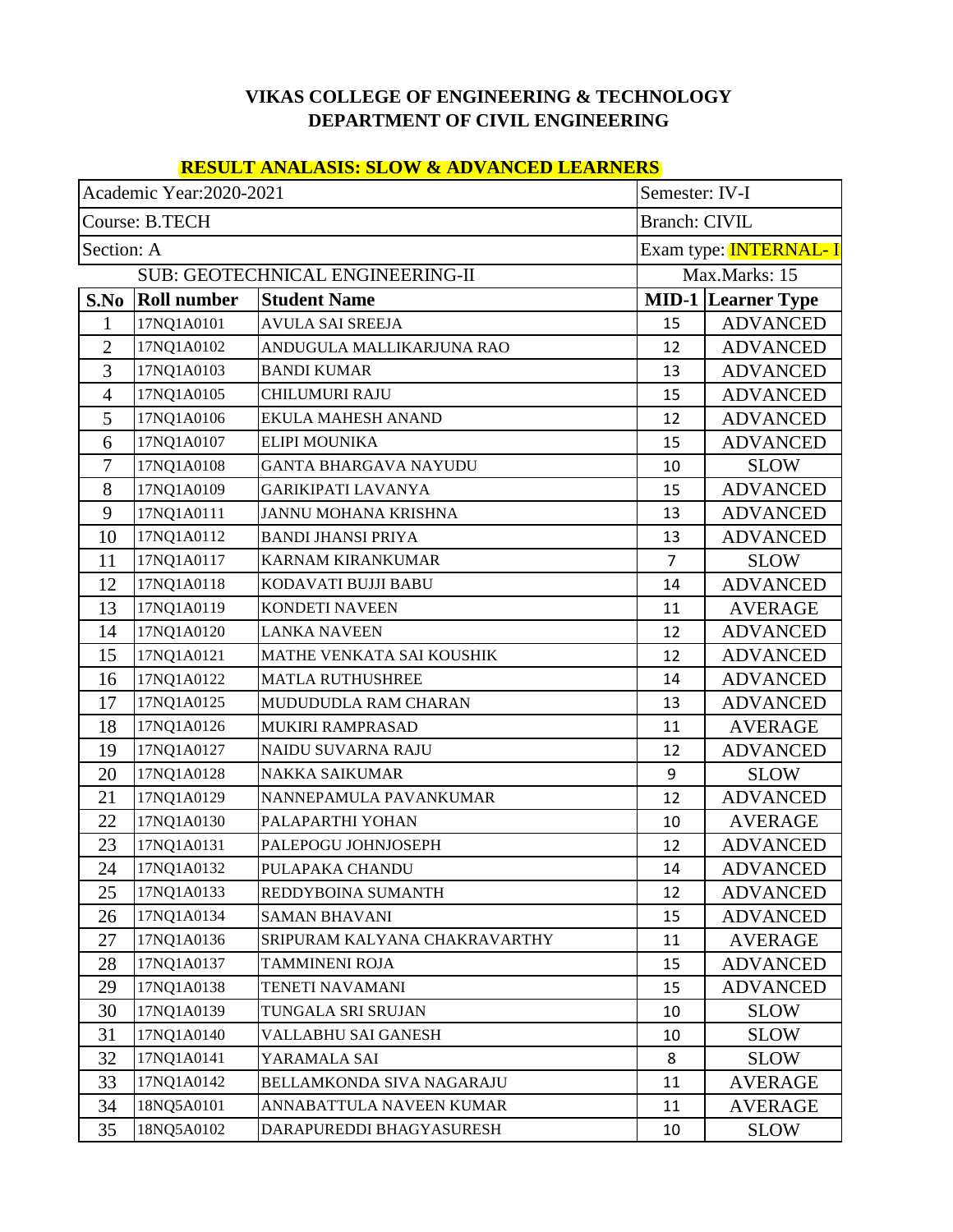| 36 | 18NQ5A0103 | <b>DASI DIVYA</b>          | 15 | <b>ADVANCED</b> |
|----|------------|----------------------------|----|-----------------|
| 37 | 18NQ5A0104 | <b>DOKKU SATISH BABU</b>   | 10 | <b>SLOW</b>     |
| 38 | 18NQ5A0105 | <b>EDE RAVINDRA</b>        | 15 | <b>ADVANCED</b> |
| 39 | 18NQ5A0106 | <b>GUDIPUDI RAMAIAH</b>    | 12 | <b>ADVANCED</b> |
| 40 | 18NQ5A0107 | KANAPALA JYOTHSNA PRIYA    | 12 | <b>ADVANCED</b> |
| 41 | 18NQ5A0108 | KANCHARLA SIVA JYOTHI      | 15 | <b>ADVANCED</b> |
| 42 | 18NQ5A0109 | PEDDIREDDY SASIKUMAR REDDY | 12 | <b>ADVANCED</b> |
| 43 | 18NQ5A0111 | PULIVARTHI RAVI TEJA       | 12 | <b>ADVANCED</b> |
| 44 | 18NQ5A0112 | <b>RANGA PRAVALLIKA</b>    | 13 | <b>ADVANCED</b> |
| 45 | 18NQ5A0113 | SHAIK KARISHMA NAFEEZ      | 12 | <b>ADVANCED</b> |
| 46 | 18NQ5A0114 | TADEPU LAVANYA             | 12 | <b>ADVANCED</b> |
| 47 | 18NQ5A0115 | THAMMU PADMAJA             | 13 | <b>ADVANCED</b> |
| 48 | 18NQ5A0116 | VANGALA AJAY               | 11 | <b>AVERAGE</b>  |

Slow Learner  $< 70\%$  of Marks

Average Learner: : 70-80% : Marks

ADVANCED Learner: >80% :13 to 15 Marks

## **SLOW LEARNERS= 8 MEMBERS**

| S.no           | Roll number | Student name                 |    | <b>MID-1</b> Learner Type |
|----------------|-------------|------------------------------|----|---------------------------|
|                | 17NQ1A0108  | <b>GANTA BHARGAVA NAYUDU</b> | 10 | <b>SLOW</b>               |
| $\overline{2}$ | 17NQ1A0117  | <b>KARNAM KIRANKUMAR</b>     | 7  | <b>SLOW</b>               |
| 3              | 17NQ1A0128  | <b>NAKKA SAIKUMAR</b>        | 9  | <b>SLOW</b>               |
| $\overline{4}$ | 17NQ1A0139  | TUNGALA SRI SRUJAN           | 10 | <b>SLOW</b>               |
| 5              | 17NQ1A0140  | VALLABHU SAI GANESH          | 10 | <b>SLOW</b>               |
| 6              | 17NQ1A0141  | YARAMALA SAI                 | 8  | <b>SLOW</b>               |
| 7              | 18NQ5A0102  | DARAPUREDDI BHAGYASURESH     | 10 | <b>SLOW</b>               |
| 8              | 18NQ5A0104  | <b>DOKKU SATISH BABU</b>     | 10 | <b>SLOW</b>               |

ADVANCED LEARNERS= 33 MEMBERS

| S.no           | Roll number | Student name                |    | <b>MID-1</b> Learner Type |
|----------------|-------------|-----------------------------|----|---------------------------|
|                | 17NQ1A0101  | <b>AVULA SAI SREEJA</b>     | 15 | <b>ADVANCED</b>           |
| $\overline{2}$ | 17NQ1A0102  | ANDUGULA MALLIKARJUNA RAO   | 12 | <b>ADVANCED</b>           |
| 3              | 17NQ1A0103  | <b>BANDI KUMAR</b>          | 13 | <b>ADVANCED</b>           |
| $\overline{4}$ | 17NQ1A0105  | <b>CHILUMURI RAJU</b>       | 15 | <b>ADVANCED</b>           |
| 5              | 17NQ1A0106  | <b>EKULA MAHESH ANAND</b>   | 12 | <b>ADVANCED</b>           |
| 6              | 17NQ1A0107  | <b>ELIPI MOUNIKA</b>        | 15 | <b>ADVANCED</b>           |
| 7              | 17NQ1A0109  | <b>GARIKIPATI LAVANYA</b>   | 15 | <b>ADVANCED</b>           |
| 8              | 17NQ1A0111  | <b>JANNU MOHANA KRISHNA</b> | 13 | <b>ADVANCED</b>           |
| 9              | 17NQ1A0112  | <b>BANDI JHANSI PRIYA</b>   | 13 | <b>ADVANCED</b>           |
| 10             | 17NQ1A0118  | KODAVATI BUJJI BABU         | 14 | <b>ADVANCED</b>           |